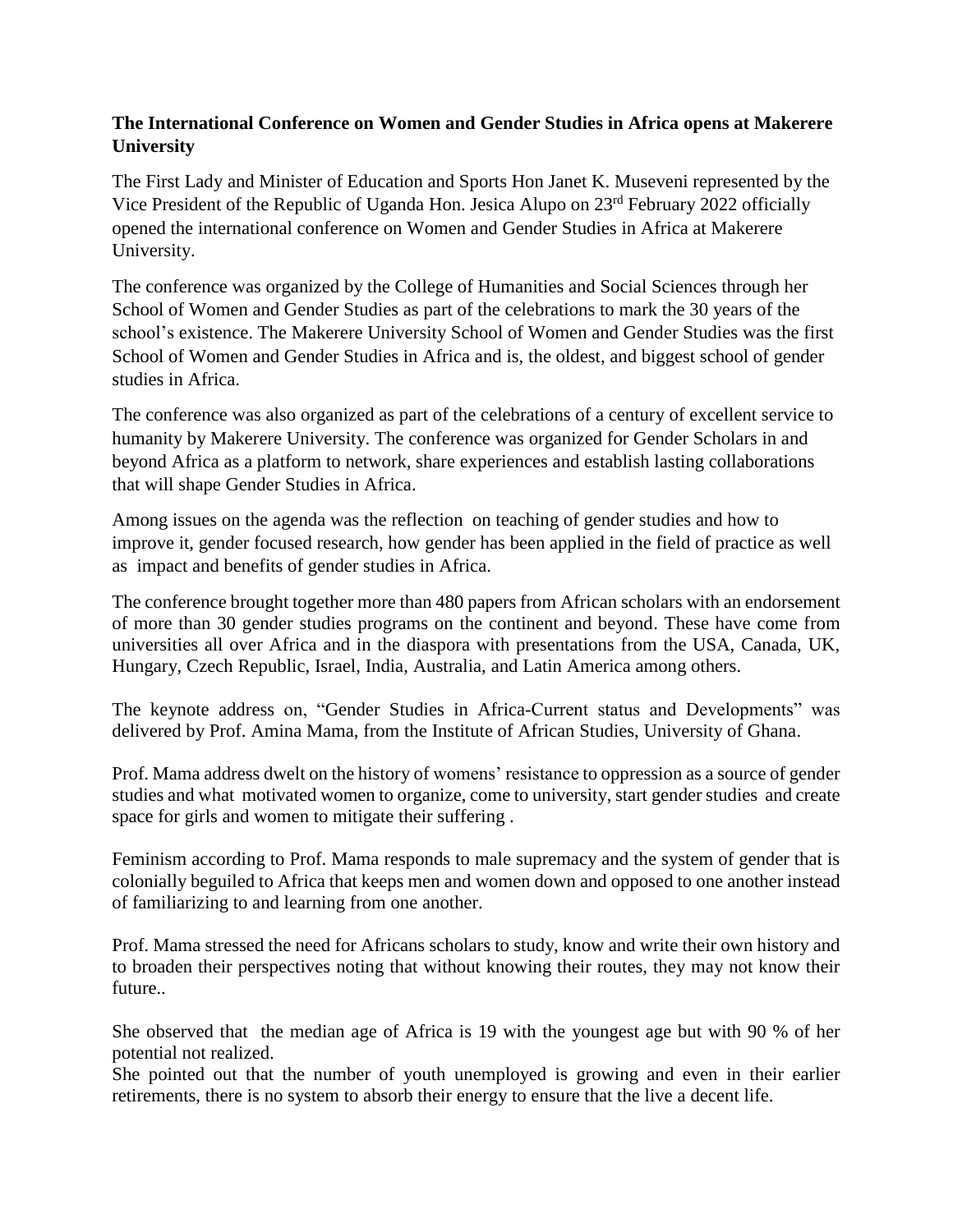Prof Mama also decried Africa's governments captivity to debts paid by people leaving in poverty.

"So we have to do something serious and education is part of it. We have to educate people and equip them with skills to manage the future. The global focus contradicts but we need to take serious account of our situation and the fact that this poor continents' brains and resources are flowing from Africa to the West.

So the constant drainage of our public sector and infrastructure should be in the global economic doctrine, they defeat all our aspirations to become a whole people and thriving community of our people". She said.

For women, the professor said, there are particular things excluding them including rivalry from men and mens' fear of women that makes men oppressive to find the right direction. She said men and women need to be realized and be educated about these colonial attitudes including more communication and mutual respect for one another.

In her opening remarks virtually read for her by the Vice President Hon Jesica Alupo, the Minister of Education and Sports applauded the School of Gender and Women Studies for managing to achieve a leading and unique position in global gender and feminist studies describing it as the biggest in Africa and one that has achieved in terms of teaching, research and service to the community as well as supporting sister universities and colleges across Africa to establish units to address issues of gender inequality and poverty.

Mrs. Museveni noted that although Africa is endowed in terms of natural resources and powered by a potentially dynamic youthful population, the continent will not take her place at the table with other nations until her women, who form half of her population are liberated and enabled to fully participate in the development of the continent.

"Gender inequality significantly hinders the ability of individuals to participate fully and contribute to their families and communities-economically, politically and socially. Gender inequalities limit the ability of women and girls to fully participate in and benefit from development programs in our nations. Institutions such as patriarchy, religion family and marriage as well as social and cultural practices continue to play a major role in perpetuating gender inequalities", Part of the speech read.

The Minister pointed out hindrances such as policy making approaches in the sector of higher education which continue to reinforce images of women in one field and men in another and urged governments to be cautious of the gaps and weakness in policy making.

"New approaches must be adopted to enable us change history, customs and traditions of college admissions which still largely favor men, and enable us address the conundrum of gender inequality in higher education system.

Such approaches should seek to achieve gender equality in institutions of higher learning, tackling specific system imbalances that still manifest and plague such institutions. The absence of gender balance in such areas will continue to discourage social advancement and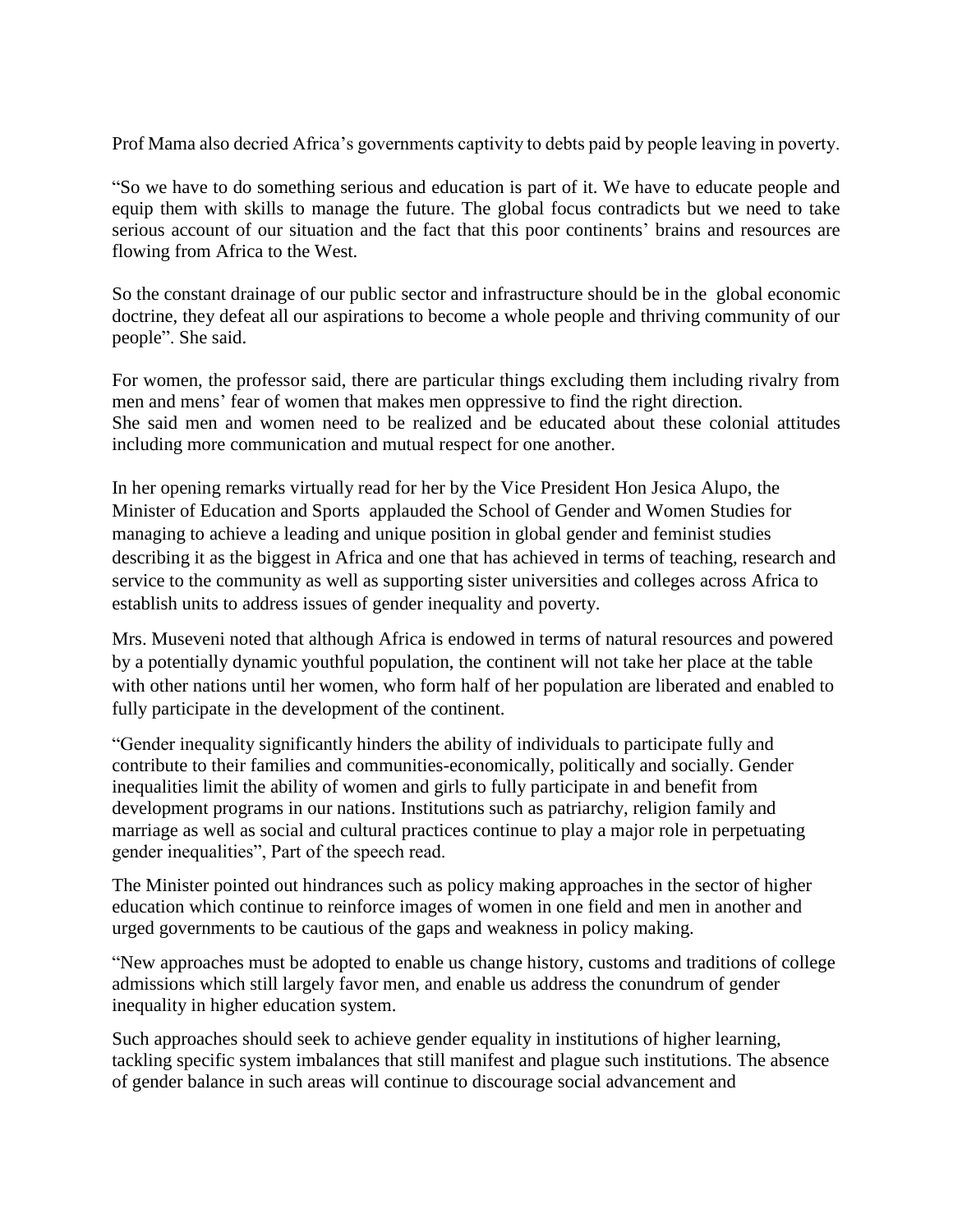empowerment of disadvantaged groups in the population, specifically women", the Minister advised.

The other issue of concern according to the Minister is the family and healthcare dynamics that have long-term implications for children as they grow up. She said, achieving gender equality that facilitates health starts with putting the mother and child at the center and prioritizing health at home and in the clinic by supporting breast feeding, and promoting safe and family –friendly access to primary health care.

The Chairperson, Makerere University Council Mrs. Lorna Magara said Makerere University initially started as a male-dominated institution with the motto, "Let us all be men." The terrain she said, gradually changed, and so did the motto, which later became "We Build for the Future," as more women were admitted. Mrs Magara reported that, it was in the 1990s when the University started pursuing definite steps towards a broader gender agenda.

"Today the University boasts of the School of Women and Gender Studies, a Gender Mainstreaming Division, a Gender Equality Policy, and an Anti-Sexual Harassment Policy. The University has also championed affirmative action for females entering the university, including a 40% enrolment of females in STEM disciplines. The School of Women and Gender Studies has been at the center of this advancement, starting from its role in forming the Gender Mainstreaming Directorate to track Makerere's progress in mainstreaming gender in its systems and processes", Mrs. Magara stated.

The Council Chair also said, the School has not only produced a critical cadre for the government's Gender Mainstreaming agenda, but it has also trained human resources for other countries on the continent and beyond. Many of its products hold significant positions in academia, government departments, and non-government entities.

"This celebration, therefore, is not just for the School, but a Pan Africa and indeed global celebration, with all the sister institutions that the School has walked with over the years. A Pan African celebration of gender studies is essential for nuance about gender, genders studies, and gender practice", Mrs. Magara said

She expressed hope that in addition to providing a platform for acomprehensive review of gender studies in Africa in all aspects of teaching, theorizing, research, and practice, the conference also offers an opportunity to develop frameworks that will be used to study the unique scenarios as a continent, strengthening collaboration between academics and practitioners as we chart the path that will transform the continent.

The Vice Chancellor Makerere University, Prof. Barnabas Nawangwe observed that in order for Africa to move to a middle income status and achieve sustainable development, human capacity development must be put at the fore.

Prof. Nawangwe stressed the need to ensure that issues of gender, historical injustices and women empowerment are tackled acknowledging that the interventions made by Uganda in this matter have already produced positive results.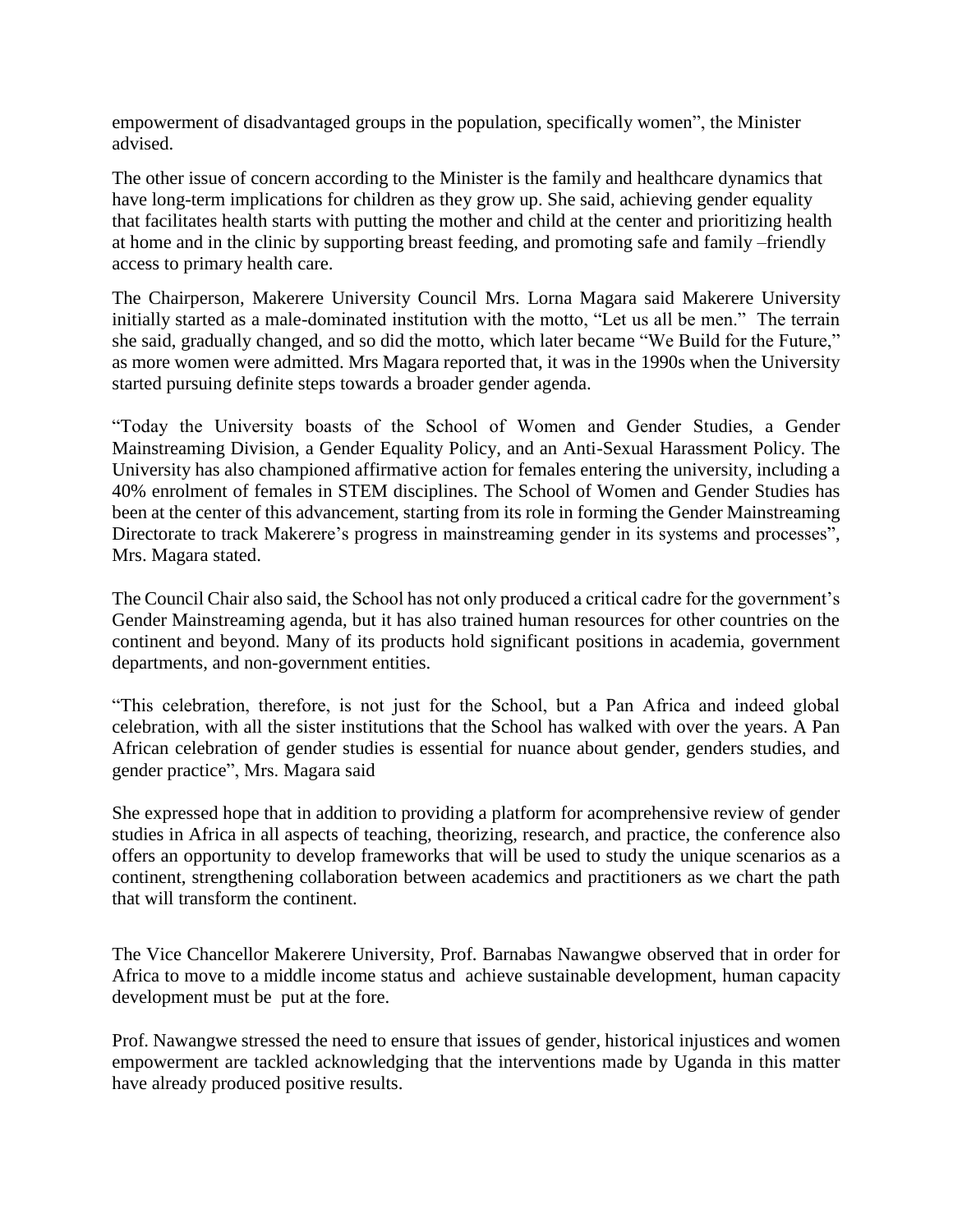Nawangwe reported that the School of Women and Gender Studies has been at the forefront of empowering women through her academic programmes and research.

"The School hosts one of the thirteen centres of excellence of the African Research Universities Alliance (ARUA) – the Centre of Excellence in Notions of Identity. Through this Centre and other programmes, the School is making a major contribution to understanding the role of gender in socio-economic development. The research conducted in the School is informing policy on gender issues. The students, who have gone through the School are making a difference in society", the Vice Chancellor said.

Prof. Nawangwe advised that as the university celebrates the thirty years of the School, there is need to pause and reflect on achievements made and the challenges still faced and opportunities that present themselves.

With the strategy of becoming a fully research-led University by 2030, Prof. Nawangwe expressed the need to double efforts in research on women and gender issues, find solutions that still deter human development, including issues around domestic violence and exploitation of labour by women, including unpaid domestic work by house wives.

The Vice Chancellor also expressed the need to continue to interrogate the factors that still hinder women participation in science, keeping in mind that a woman, Valentina Tereshkova was the second person to undertake a sole trip into outer space and that another woman, Marie Curie is one of the greatest chemists of all time.

Prof. Nawangwe acknowledged that many African women have set the pace for women participation in science, adding that there is no reason why African women cannot take the lead in science and technology.

Nawangwe stressed the need to carry out research and formulate policies that will unlock the huge potential of women in transforming society and taking advantage of their big numbers to create a critical mass of scientists to move the Continent's development agenda forward.

"Makerere University remains committed to the promotion of women in all spheres of university life. Over the last two decades, through our affirmative action policies, the enrolment of women students has increased from 15 % to 51% and the participation of women in academic and administrative leadership has grown from 5% to 35%.

Three out of the nine college principals are women, our new Grants Administration and Management Support unit is headed by a woman and our biggest research portfolio is also headed by a woman. We must be the example that our Continent needs to transform our society through total emancipation of our women from marginalisation. This we will do with all the resources available to us. I wish all the participants a fruitful workshop", The Vice chancellor pledged.

The Principal College of Humanities and social Sciences Associate Professor Josephine Ahikire thanked the university and college management, the staff and students for beating all the odds of COVID 19, budget cuts and the malaise to organise the celebrations.